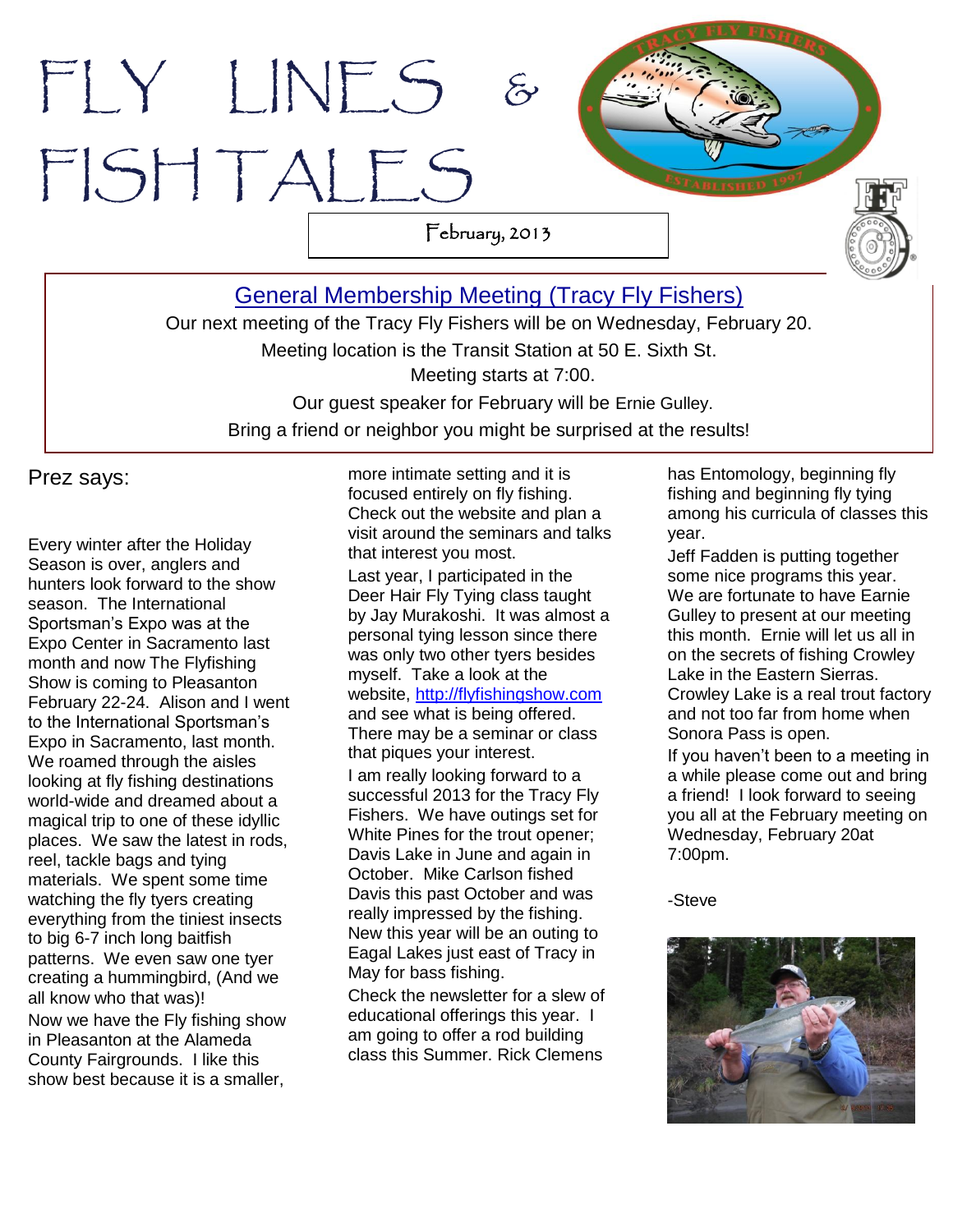# February's Guest Speakers:

Ernie Gulley has spent most of his life in southern California. He lives in Riverside, Ca with his wife Shannon and his two sons Logan 9 and Aidan 5 years old. He started fishing with his father from the time he could walk. At age seven he moved to New Orleans, LA. and learned how to fish Lake Ponchatrain for speckled trout and other salt water species. He returned to southern California with a passion and love affair for fishing. He started fishing the stillwaters of the High Sierra's including Crowley Lake and Bridgeport reservoir. He also fished many lakes in Utah, Idaho and Nevada. During this time he fished exclusively with "Noodle Sticks" which are (IFGA) rated two pound class ultra light rods. His hunt for big fish on light lines had begun.

In 1998 he became intrigued with fly fishing and purchased his first fly rod. He fell in love with fly fishing and has never looked back. In 2006 he joined the Deep Creek Fly Fishers Club in Riverside. He has become one of the principal instructors in fly tying and classes on "Stillwater Tactics". In 2007 he won the "Double Hall in the Fall" tournament at Crowley Lake, individual and team division. In 2008 and 2009 he placed second in the "Stillwater Classic" in the team category. In 2008 he joined the "High Desert Fly

Fishers" where he was Vice President and President for this club. He now now guides in the Eastern Sierra specializing in "Stillwater" fly fishing tactics to include Crowley Lake and Bridgeport Reservoir. He also guides in Southern California at Big Bear Lake and Silverwood Lake. He is a hard core stillwater fly fisherman who loves to teach stillwater fly fishing tactics.

I do love me some "Stillwater" fly fishing...

Ernie Gulley,

Ernie Gulley Fly Fishing Guide Service



(909) 953-1770 Email: [erniegulleyflyfishing@aol.com](mailto:erniegulleyflyfishing@aol.com) Web: www.erniegulleyflyfishingguideservice.com

Events and Outings:

#### **Federators**

There is still time to register for the HOF dinner. This year the NCCFFF Hall of Fame Dinner is on Saturday night (Feb 23).

We will be conducting a **"Reunion"** of all available past recipients of the NCCFFF Hall of Fame Award instead of recognizing a single individual. NEVER have so many outstanding contributors to the sport we love been convened at one time. Please join us and "rub shoulders" with those whose achievements and years of outstanding contributions have done so much to further the sport of fly fishing in Northern California. This HOF event helps raise funds for things like NCCFFF conservation and education grants. One of the

highlights of the HOF dinner will be the Master of Ceremony, outdoor writer Seth Norman! The man is a hoot!!!

I hope you'll be able to join us for this night of celebration.

Details and registration forms for the dinner can be found on-line at *[www.nccfff.org](http://www.nccfff.org/)*

Thanks,

V.P. Education President NCCFFF NCCFFF

Larry Lack Gene Kaczmarek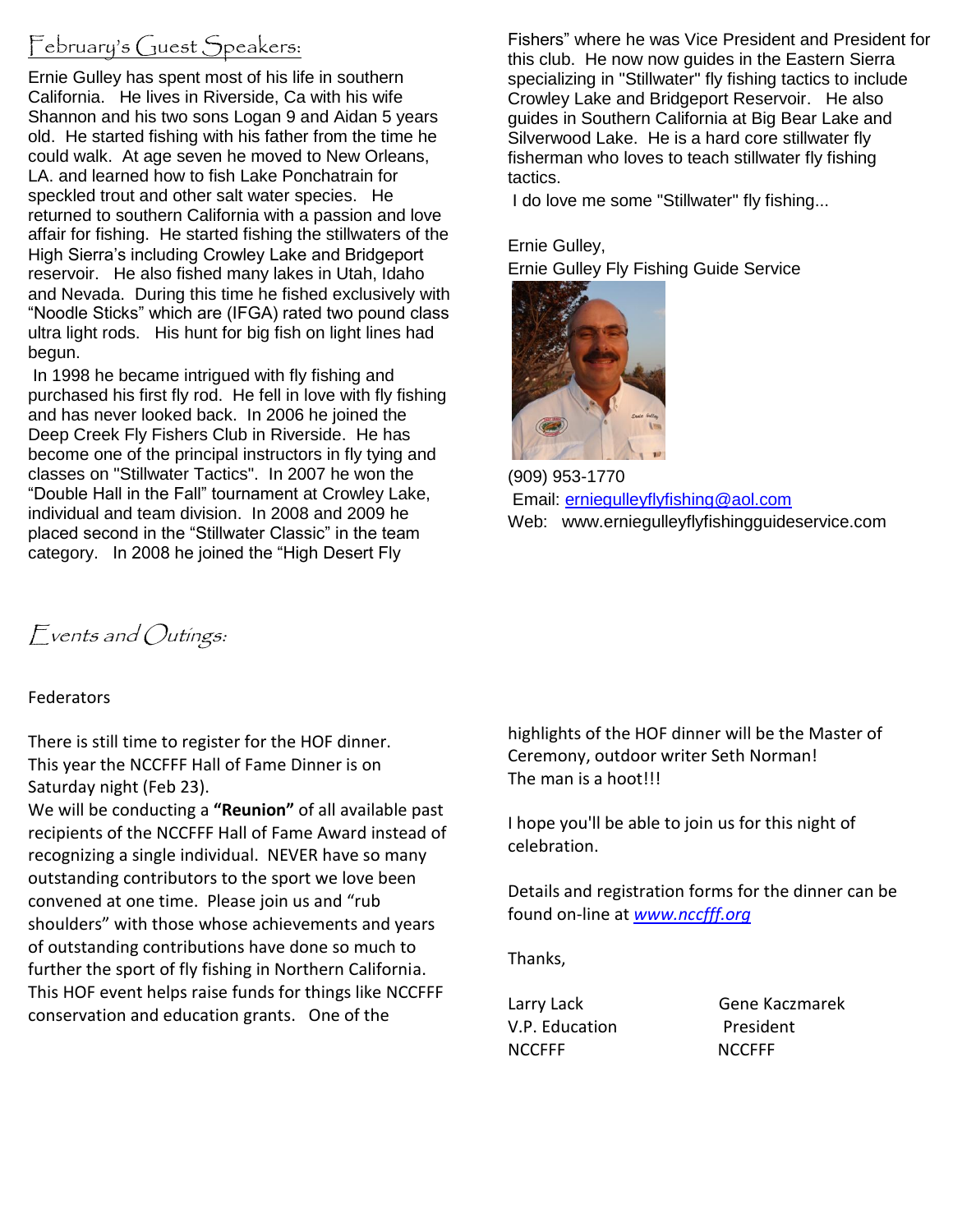# TFF Club Outings For 2013:

We have a great line up of outings planned for this year:

- 1) Season Opener at White Pines Lake on 4/27. (see below for map and details)
- 2) Fishing at Eagle Lake Bass Pond on 5/18.
- 3) Davis Lake June 21 23.
- 4) North Fork of the Stanislaus River in July.
- 5) Alpine Lake Sept 27 29.
- 6) Davis Lake Oct 18 20.
- 7) Feather River in November.

Great unplanned outings also result from joining us at the monthly general meetings and just talking to other members about common interests and the opportunity to get in some fishing and share gas expenses.



White Pines Lake (Arnold) details:

## Directions:

Traveling eastbound on HWY4 to the town of Arnold, make a left hand turn onto Blagen Rd and follow it to the White Pines Lake day use/picnic area (approx. 1 mile from HWY 4).

## Suggested Gear:

- 9 foot, 4,5 or 6 wt. fly rod with floating and clear intermediate (sly) lines
- Subsurface flies: Woolly Buggers and Wiggle Tails in olive and brown or rust. Olive damsel nymphs.
- Wet Hare's Ear or PT nymphs as trailers.
- Dry flies: Quigley Cripple, Adams, Elk Hair Caddis, Humpy's and Stimulators
- Float Tube, fins and waders. Personal Floatation Device is also recommended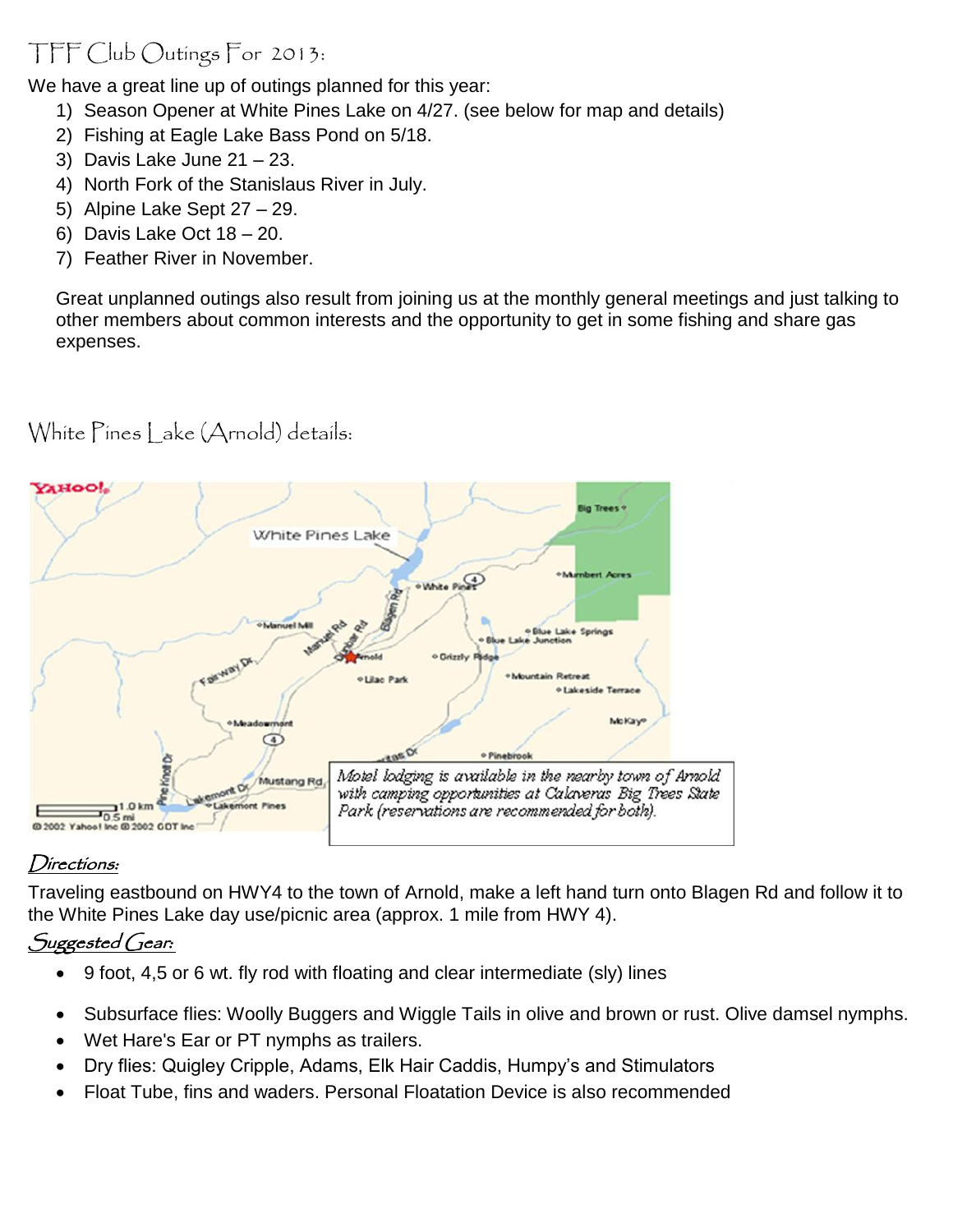Education:

Rick and Stan have put together a great program for 2013.

Golden Trout Award is back.

Be recognized as a TFF Golden Trout recipient upon completion of selected tasks in some of the following categories: Literature (reading), Conservation, Entomology, Outing participation, contribute to club events, Casting, Knots, Fly Tying, Rod Building and Membership Drive. More details to follow!

Trout in the Classroom. The big release at Shadows Cliffs will be on 3/14.

Introduction to Fly Tying. March  $5<sup>th</sup>$  thru April  $9<sup>th</sup>$ , Tuesday nights from 7:00 – 9:00. More information to follow.

Parks and Rec "Adventures in Fly Fishing- Introduction" will take place on April 6<sup>th</sup>. http://stareg.ci.tracy.ca.us/stareg/Activities/ActivitiesDetails.asp?ProcessWait=N&aid=1354

Entomology. April 13<sup>th</sup> at 2 mile Bar.

Rod Building. June (3 days) exact date tbd.

Casting in the Park with Chuck will be back starting March 13th. Monthly fly casting instruction with the master.

BOARD MEMBERS President Stephen Holtzclaw 408-674-4065 Vice President/Secretary Rudy Lazard (209-239-4478) Treasurer Michael Carlson (925)216-2768 Membership J.C. Poulton (925)225-9201 Library & Casting Chuck Robbins (209)835-7812 Programs Jeff Fadden (209-836-4158) Webmaster Ben Byng(209-612-5188) Raffle Dave Hiromoto (209-239-6200) Gary Phillips (925)829-7466 **Outings** Bruce Germolus (209-836-9089) Logistics Pat Ferguson (209)835-2981 Trout in The Classroom and Conservation Rod Buchanan (209)815-0062 Education Rick Clemens (209)346-2765 Stan Elijah (209-8154657) **Newsletter** Mark McLean (209)836-3311

The Tracy Fly Fishers' Board of Directors meets on the first Wednesday of each month at the Safeway grocery store's Community Room at 1801 W. 11th Street. The next board meeting will be held on March 6, 2013, at 7:00 pm. The Board meetings are open to all TFF members. Stop by and see what goes on "behind the scenes" of your club!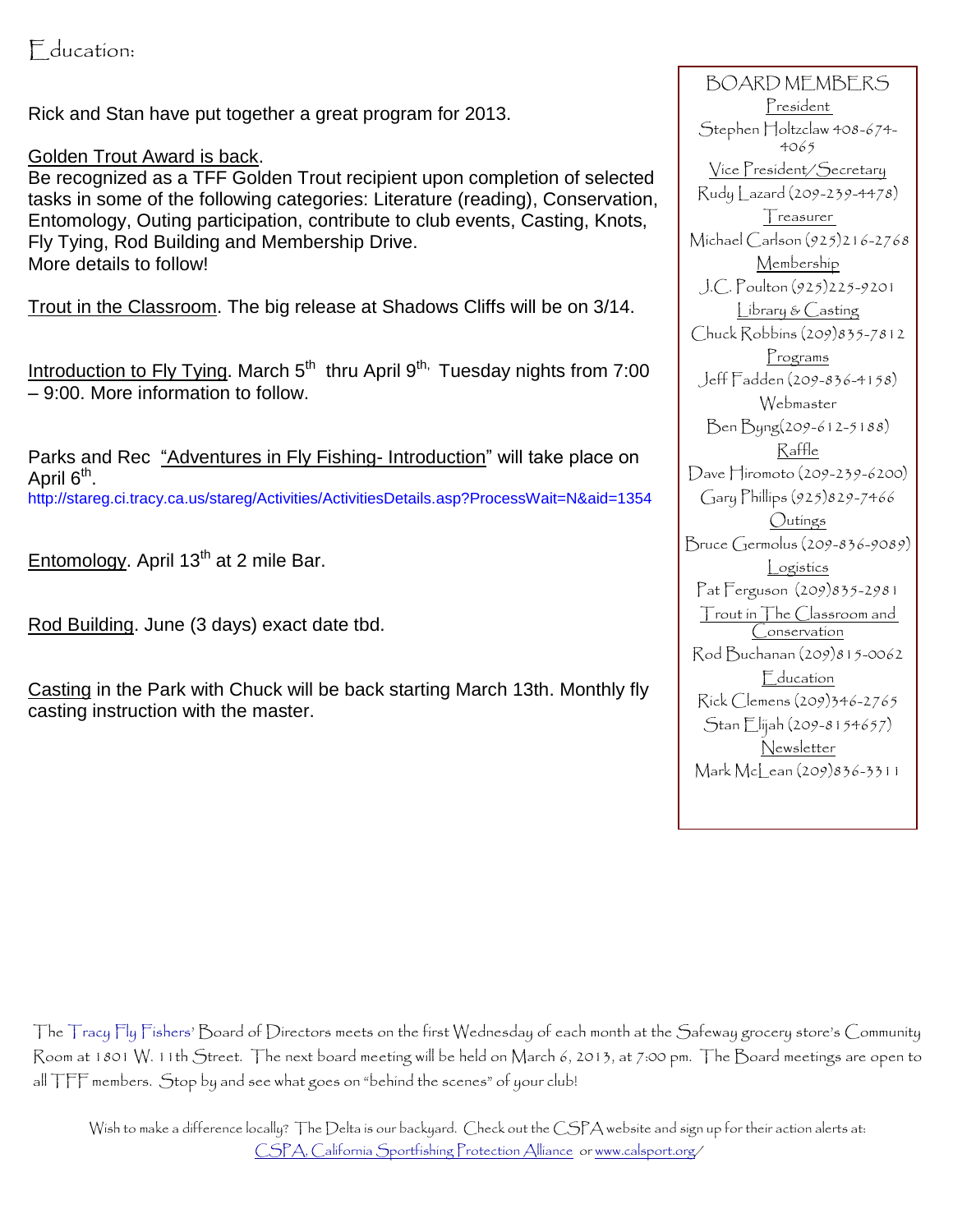# Conservation:

#### The SF Chronicle Calls For Removal Of The Klamath Dams FEBRUARY 7, 2013

### **Newspaper says: "***There are no other sensible options.***"**

The [San Francisco Chronicle said](http://www.sfgate.com/opinion/editorials/article/Congress-must-vote-to-save-the-Klamath-4254193.php#ixzz2KFWlFpcT) what most sensible people are thinking about the four Klamath River dams, which — especially given the wide acceptance of the Klamath Basin agreements negotiated by stakeholders — should simply come out:

It's time for Washington to heed science over politics. The test involves the ailing Klamath River, where four aging power dams along the California-Oregon border are holding back farming, tainting river flows with toxic algae, and decimating migratory fish.

Taking out the barriers – a nearly \$1 billion task – could substantially revive the river and pump up the economy in one of state's poorest corners, according to a 400-page U.S. Geological Survey study, the most comprehensive look at the plan to date.

The findings should do more than gather dust. The statistics and charts can unstick the river restoration plan stalled on Capitol Hill because of familiar feuding over budget cuts and party rivalries.

Washington is ignoring a creative and balanced solution. Both California and Oregon, which share the damlined stretch of the Klamath, are behind the demolition. PacifiCorp, the power company that runs the dams, is in favor, largely to avoid higher costs it faces in modernizing the structures that date back a century. Fishing groups, Indian tribes, and farmers are among some 42 groups that worked out the demolition and water sharing embedded in the plan.

There are no other sensible options. Leaving the dams in place deepens the river's decline. Pushing a lawsuit to demolish the fish-harming structures will take years beyond the preferred tear-down date of 2020. No one wants a repeat of 2002, when low flows and warm water left thousands of dead salmon lining the river.

Congress should seize this opportunity: a chance to heed scientific findings and a coalition of interest groups with a solid plan. Tear down the dams now.

# Used Fly line:

I am a Preschool Special Ed teacher and the floating fly line comes in handy for many projects that preschool children make: necklaces, lacing, hanging art, fishing poles.....I would be happy to collect it and give it away to other preschool teachers. Dave or I attend the meetings pretty regularly; we could have the members bring it to the meetings?

Thanks for the consideration.

-Cathy Hiromoto

#### *Support your local Parks and Recreation District*

Parks Make Life Better! Parks and recreation make lives and communities better now and in the future by providing access to the serenity and inspiration of nature; outdoor space to play and exercise; facilities for self-directed and organized recreation; positive alternatives for youth which help lower crime and mischief; and activities that facilitate social connections, human development, therapy, the arts, and lifelong learning. Check out our Parks and Community Services Video:

[http://www.youtube.com/watch?v=gwFAe7V8pio&feature=channel\\_page](http://www.youtube.com/watch?v=gwFAe7V8pio&feature=channel_page)